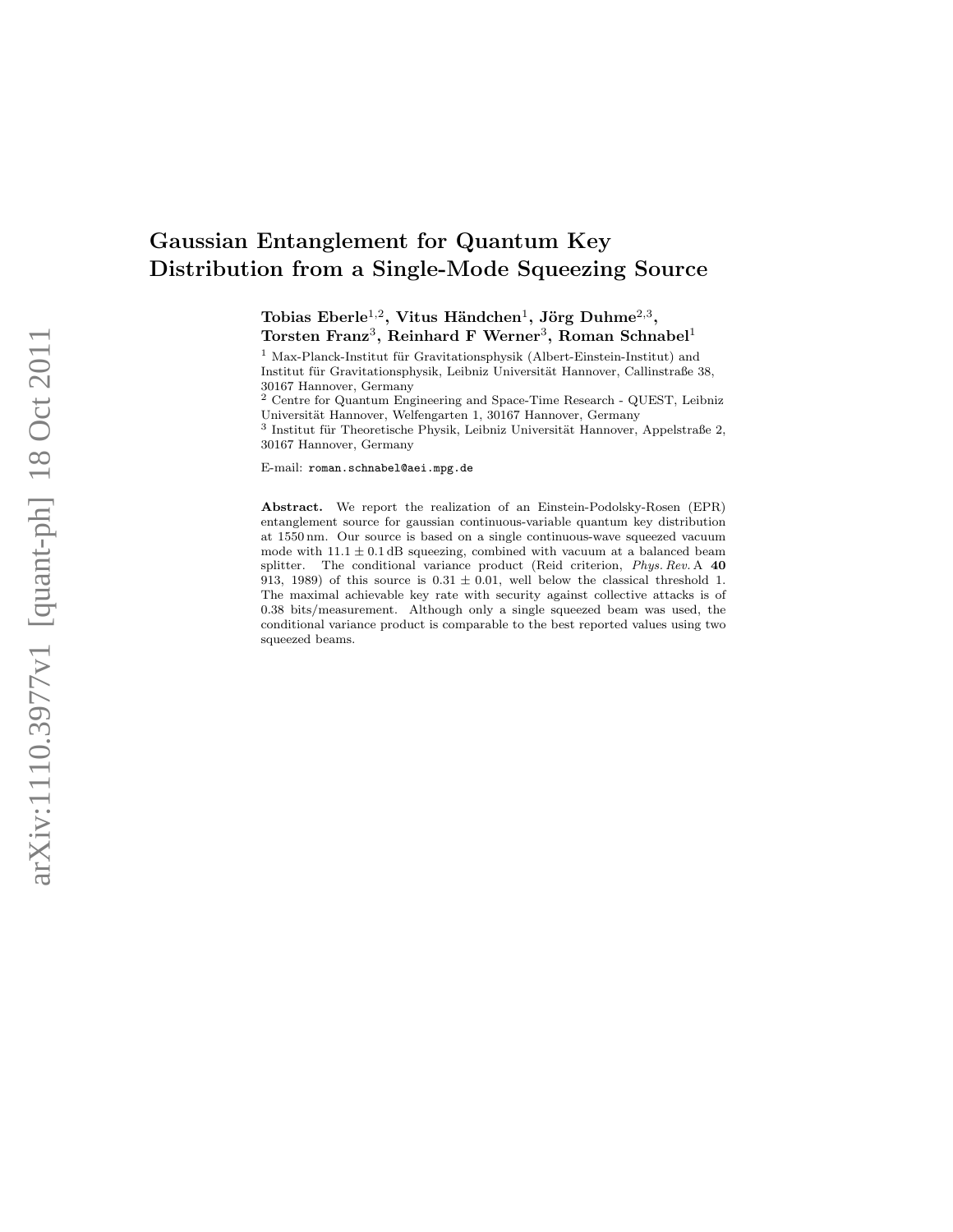# 1. Introduction

Quantum key distribution (QKD) enables two remote parties to generate a shared key which is guaranteed to be entirely unknown to any potential eavesdropper. Discrete variable systems implementing, for example, the famous  $BB84$  protocol [\[1\]](#page-12-0) are well established [\[2\]](#page-12-1) and commercial systems even exist. Continuous variable (CV) systems using beams of laser light have also been investigated because they are expected to have characteristic advantages. In CV systems homodyne detection is used to measure the quadratures of the electro-magnetic field. PIN photo diodes, as used in homodyne detectors, are a well developed technology widely used in telecommunication. They offer high bandwidth, low dark noise and high quantum efficiencies. Most CV systems today use prepare-and-measure schemes employing gaussian or discrete modulation [\[3\]](#page-12-2) - [\[7\]](#page-12-3). The less common entanglement-based schemes do not need signal modulation [\[8\]](#page-12-4), and instead exploit quantum correlations in the field quadratures between the two parties in a bi-partite entangled state. The key resource for key generation then becomes the squeezing of laser beams, which is usually converted to entanglement by interfering two such beams on a beam splitter [\[9\]](#page-12-5) - [\[18\]](#page-13-0). An implementation of a suitable source for a CV entanglement-based scheme was shown in [\[19\]](#page-13-1) and a demonstration of a fully implemented table-top QKD was done in [\[20\]](#page-13-2).

In this paper we realize and characterize an EPR entanglement source at the telecommunication wavelength of 1550 nm using only one squeezed mode and a vacuum mode at the two input ports of a balanced beam splitter. The resulting bi-partite two-mode squeezed state is reconstructed using balanced homodyne detection. A comparison of our experimental results with numerical simulations is used to analyze the structure of the noise, including an optical loss of 6.8 % and electronic dark noise, but no detectable phase noise. Various benchmark quantities are determined from the covariance matrix. The maximal extractable secret key rate against collective attacks is about 0.38 bits/measurement. Statistical fluctuations of this quantity due to the finite number of measurements for the reconstruction of the covariance matrix are discussed. Furthermore we calculate the EPR-entanglement, a conditional covariance product introduced by M. Reid [\[21\]](#page-13-3). Our source achieves a value of  $0.31 \pm 0.01$ , which has to be compared with the classical threshold 1. To the best of our knowledge this is the lowest value published so far [\[12,](#page-13-4) [16,](#page-13-5) [17\]](#page-13-6), even including sources using two squeezed beams.

The paper is organized as follows: In Section [2](#page-1-0) we recapitulate the description of gaussian systems in terms of symplectic invariant quantities. In Section [3](#page-3-0) we specify our quantum key distribution scheme and show how to express the achievable key rate in terms of local symplectic invariants. Section [4](#page-5-0) describes the experimental setup, and Section [5](#page-7-0) the main results. Section [6](#page-10-0) shows how we can specify the description of the source and the key distribution channel by simulating explicit noise models. Section [7](#page-12-6) concludes the paper.

# <span id="page-1-0"></span>2. Gaussian systems

To fix notation, we summarize some facts about gaussian systems. We consider a bipartite experimental setting, one side labeled Alice, the other Bob. We call the joint state  $\rho \in \mathcal{B}(\mathcal{H})$  where  $\mathcal{H} = \mathcal{H}_A \otimes \mathcal{H}_B$  is the Alice/Bob system Hilbert space.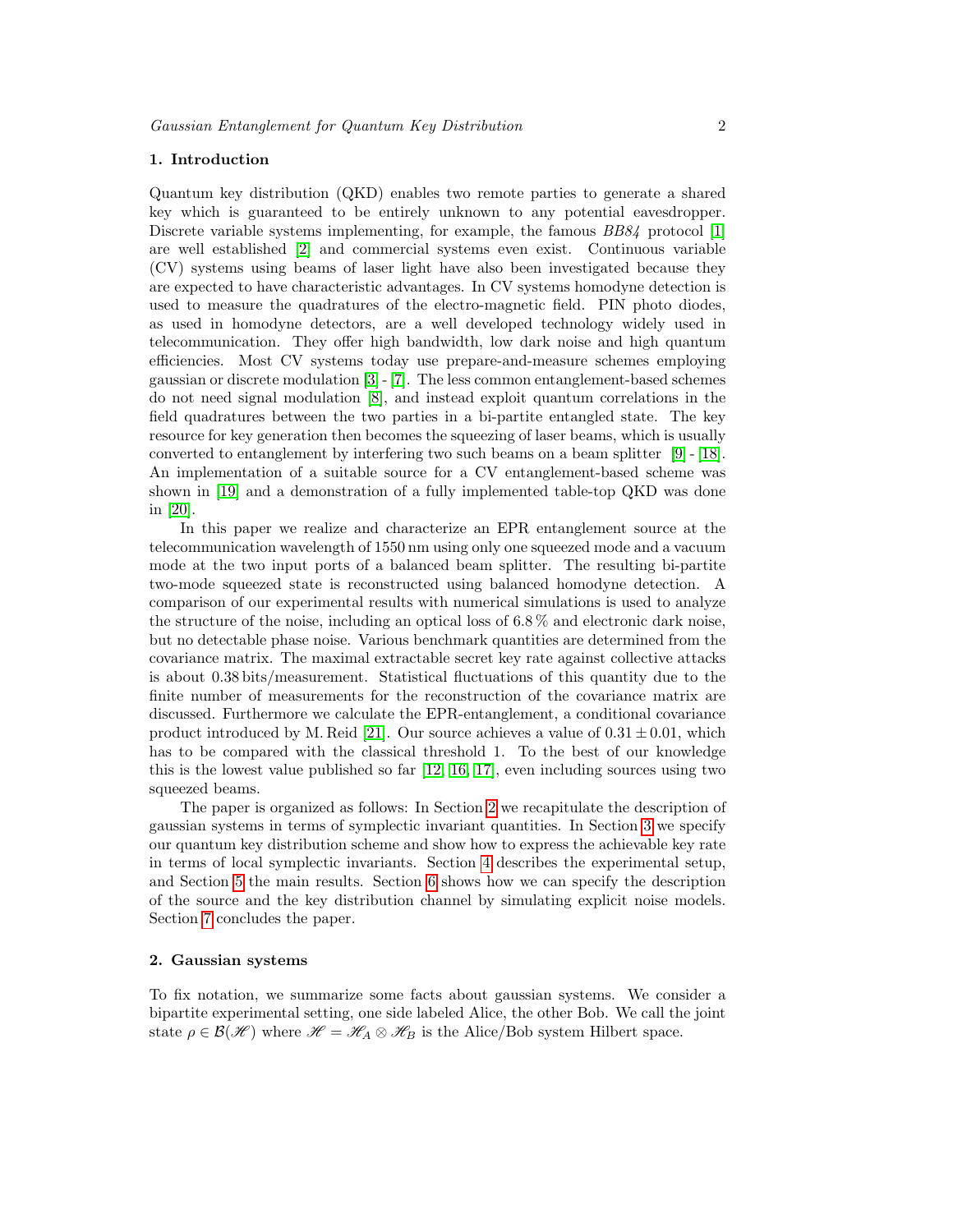#### 2.1. Wigner function

In the following, we describe the state using its Wigner function. As we perform quadrature measurements and our states are gaussian this gives a convenient description. Our setup produces squeezed vacuum states, that is, the first moments are zero. So the gaussian state is completely determined by its covariance matrix  $\Gamma$ , whose elements are given by  $\Gamma_{i,j} = \text{tr}\left[\rho \left\{R_i, R_j\right\}_+\right]$ , with the quadrature observables  $R \in \{X_A, P_A, X_B, P_B\}$ . The corresponding Wigner function is given by [\[22\]](#page-13-7)

.

$$
W(\xi) = (2\pi \det[\Gamma])^{-\dim[\Gamma]} \exp\left[-\frac{1}{2}\xi^T \Gamma^{-1}\xi\right]
$$

with the phase space vector  $\xi$  and covariance matrix

$$
\Gamma = \left( \begin{array}{cc} A & C \\ C^T & B \end{array} \right) ,
$$

where the blocks A and B correspond to the subsystems of Alice and Bob and  $C$  to the correlations. Furthermore, a physical gaussian state obeys the positivity criterion

$$
\rho \ge 0 \Leftrightarrow \Gamma + i\Omega \ge 0 , \quad \text{where} \quad \Omega = \left( \begin{array}{cccc} 0 & 1 & 0 & 0 \\ -1 & 0 & 0 & 0 \\ 0 & 0 & 0 & 1 \\ 0 & 0 & -1 & 0 \end{array} \right)
$$

is the symplectic form. The covariance matrix is always given with respect to a local choice of basis states. Many interesting properties, such as entanglement and the optimal extractable key rate, do not depend on these choices. One can therefore choose a basis bringing the covariance matrix into a simplified form, the so-called Simon normal form [\[23\]](#page-13-8)

$$
\Gamma = \left(\begin{array}{cccc} \lambda_a & 0 & c_x & 0 \\ 0 & \lambda_a & 0 & -c_p \\ c_x & 0 & \lambda_b & 0 \\ 0 & -c_p & 0 & \lambda_b \end{array}\right)
$$

with  $\lambda_i \geq c_x \geq |c_p|$ . Here  $c_x$  and  $c_p$  describe the correlations between Alice's and Bob's outcomes of the amplitude and phase measurements. These quantities characterize the state independent of any local basis transformations. However, their dependence on the original (e.g., measured) matrix Γ involves the diagonalization-like process of bringing  $\Gamma$  into this form by suitable local symplectic transformations. It is therefore often easier to use local symplectic invariants with a direct expression in terms of  $\Gamma$ . We use the set [\[23\]](#page-13-8)

$$
I_1 = det[A] = \lambda_a^2
$$
  
\n
$$
I_2 = det[B] = \lambda_b^2
$$
  
\n
$$
I_3 = det[C] = -c_x c_p
$$
  
\n
$$
I_4 = det[\Gamma] = (c_x^2 - \lambda_a \lambda_b) (c_p^2 - \lambda_a \lambda_b).
$$

# 2.2. EPR-Correlations

Different criteria have been used to quantify the (non-)classicality of quantum systems. The most basic distinction is whether a given state is separable, i.e. whether it can be written as a mixture of product states. States that are not separable are called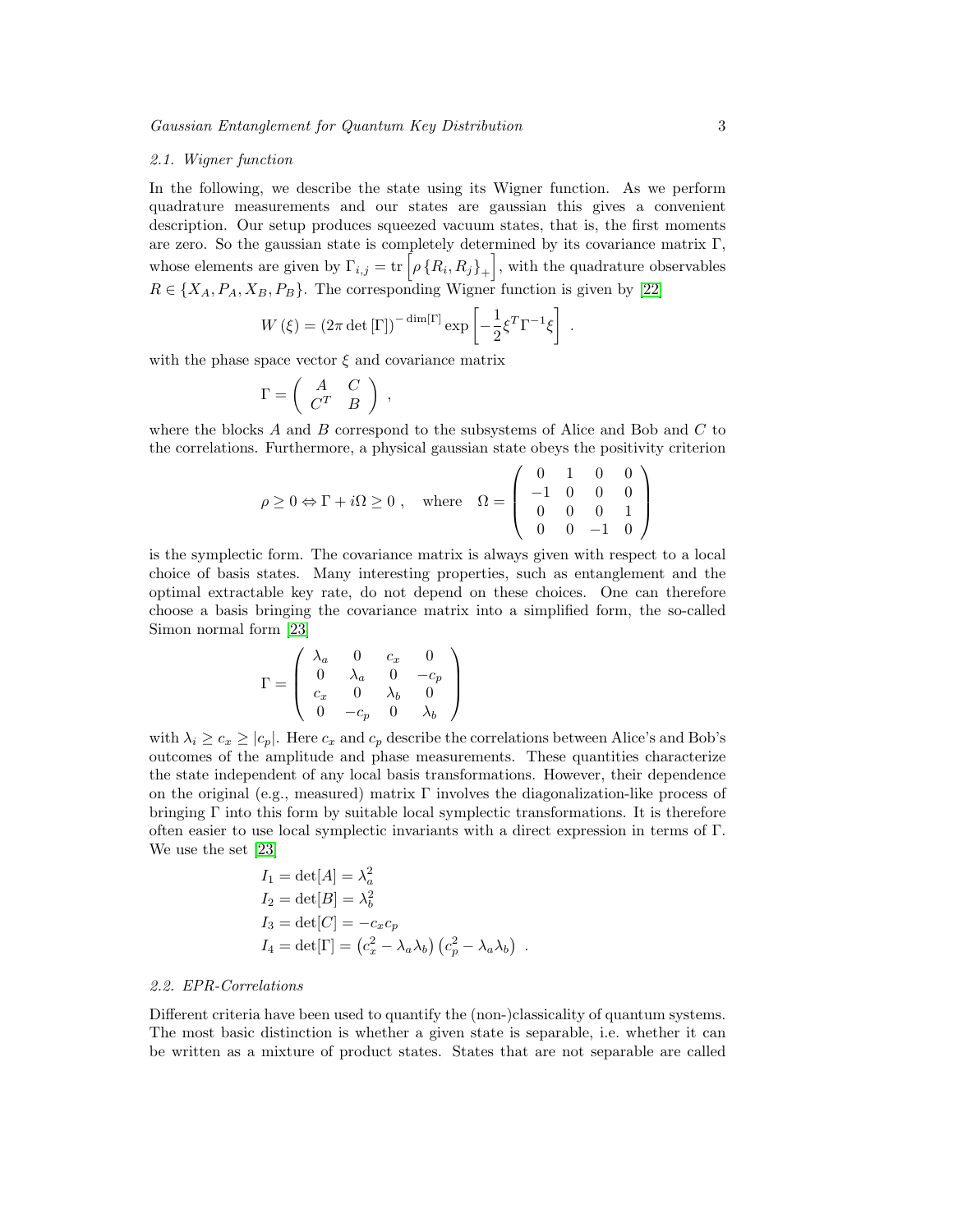entangled, yet there are also entangled states which can be described with a local classical model [\[24\]](#page-13-9). The existence of such a model is equivalent to the full hierarchy of Bell inequalities. Sometimes  $(e.g., in [24])$  $(e.g., in [24])$  $(e.g., in [24])$  one can get by with models in which on one side, say Bob's, quantum mechanics is taken for granted, so that the hidden variable is a random quantum state, from which the response of all measurement devices is computed by the quantum formalism. States allowing models with this property on both sides are exactly the separable ones. The one-sided condition is also called steering  $[25]$  after a remark by Schrödinger  $[26]$ . Thus, steering states (those which do not allow a half-quantum classical model) are more demanding to make than just non-separable ones, but such states might still be unfit for violating any Bell inequality [\[25\]](#page-13-10).

In the gaussian setting violations of Bell inequalities are generally hard to get and require the measurement of some observables which are not functions of a single quadrature and hence not accessible by homodyne measurements. Indeed, if Alice and Bob are restricted to such measurements, the Wigner function provides an exact classical model for all correlations. However, the gaussian analogue of the steering condition makes sense, and has been shown [\[25,](#page-13-10) [27\]](#page-13-12) to be equivalent to a criterion introduced by Margaret Reid [\[21\]](#page-13-3), who called it "EPR-entanglement". It reads

<span id="page-3-1"></span>
$$
\text{Var}_{A|B}(X_A, X_B) \cdot \text{Var}_{A|B}(P_A, P_B) < 1 \tag{1}
$$

where  $Var_{A|B}$  denotes the conditional variance of Alice's measurement given Bob's result and 1 is the critical value below which a state is called to be EPR entangled. Interchanging the roles of Alice and Bob gives a second, inequivalent criterion. Separable states are never EPR-entangled, while states violating a Bell inequality always do. On the converse, a state that fulfils the EPR criterion may not be separable, but may allow a description with a one-sided classical model.

In terms of the symplectic invariants the conditional variance product [\(1\)](#page-3-1), optimized over the choice of local quadratures, is equal to  $I_4/I_1$  (resp.  $I_4/I_2$  if we exchange the roles of Alice and Bob). Hence Reid's EPR-entanglement is equivalent to

$$
\frac{I_4}{I_1}<1.
$$

#### <span id="page-3-0"></span>3. Quantum key distribution with gaussian states

In the following we summarize the classification of attacks on quantum cryptography systems. We determine the secure key rate for gaussian states described by their covariance matrix, assuming collective attacks and also consider effects due to experimental imperfections of the reconstruction of the covariance matrix.

#### 3.1. Attacks

Possible attacks on QKD-schemes can be summed up in different classes whereby Eve has in all cases unlimited computational power. The classes are different in the way how Eve performs her measurement on the quantum channel. In ascending order of Eve's power they are: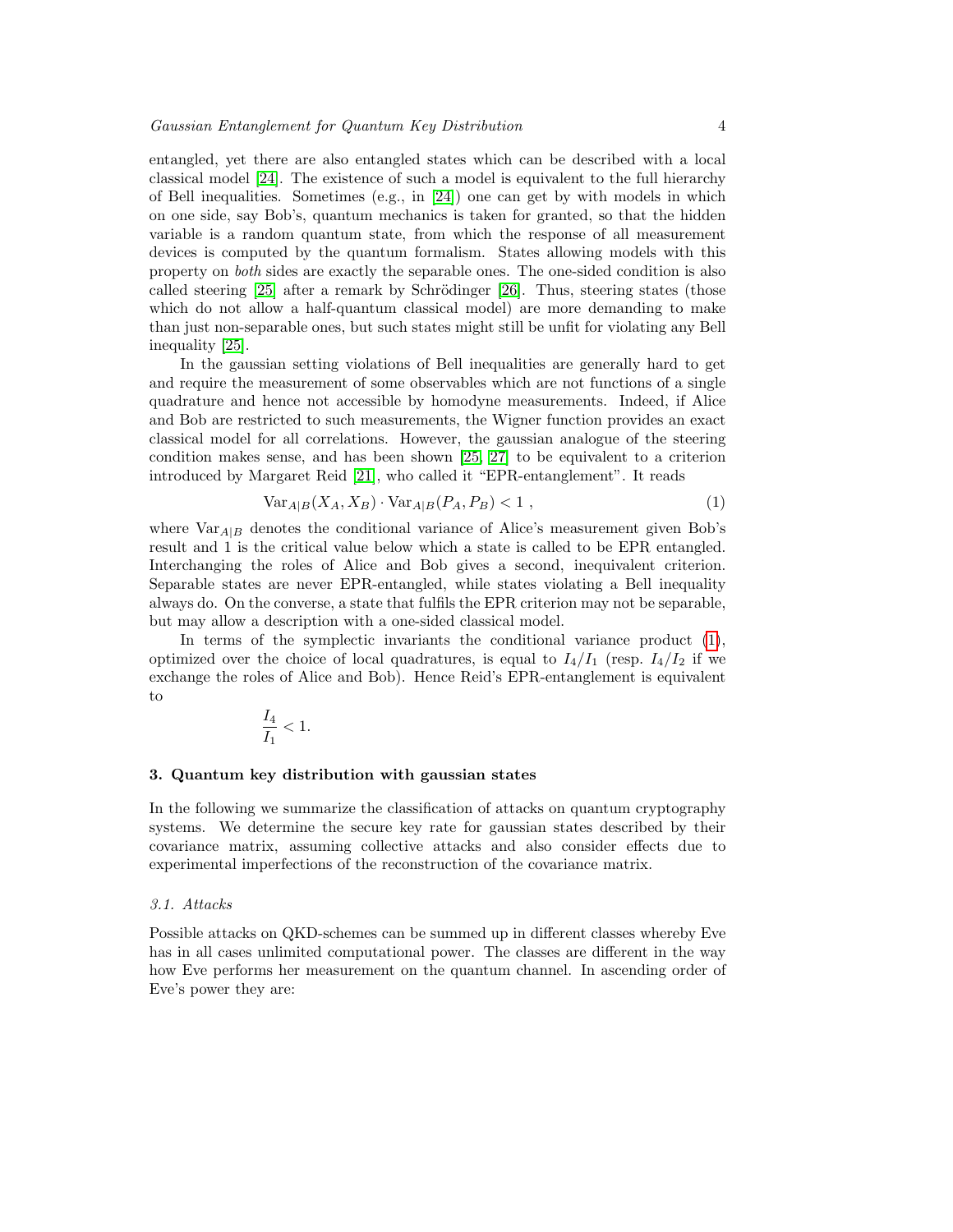Gaussian Entanglement for Quantum Key Distribution 5

| Individual attacks | Eve does not posses a quantum memory<br>and        |
|--------------------|----------------------------------------------------|
|                    | measures each signal individually.                 |
| Collective attacks | Eve has a quantum memory but attacks all signals   |
|                    | in the same way, i.e., her attacks are permutation |
|                    | invariant.                                         |
| Coherent attacks   | Eve has a quantum memory and all attacks are       |
|                    | allowed.                                           |
| Device independent | Eve has produced Alice and Bobs devices and may    |
|                    | exploit knowledge about the inner workings of the  |
|                    | devices.                                           |

# 3.2. Secure key rate for collective attacks

Here we consider collective attacks in the limit of asymptotic key length. The extractable secret key rate is given by the Devetak-Winter bound [\[28\]](#page-13-13) which has been adapted by Lodewyck et al. [\[4\]](#page-12-7), to the gaussian regime:

$$
k_{sec} = I_{A,B} - \chi_{E,X}
$$

with  $X \in \{A, B\}$ . Here  $I_{A,B}$  is the mutual information between Alice's and Bob's measurement outcomes, in other words, the information Alice has on Bob's outcome and vice versa. The Holevo rate  $\chi_{E|X}$  represents the information Eve has on the measurement outcome of  $X$ . Eve always has the choice to eavesdrop Alice's or Bob's quantum channel or both. Because it is unknown where Eve performs her collective attack, X must be chosen such that

$$
k_{sec} = \min[I_{A,B} - \chi_{E,X} | X \in \{A, B\}]
$$

and all loss is thus considered to stem from attacks on the secrecy of the quantum channel. For example, if the state held by Alice and Bob is pure it follows that  $\chi_{E,X} = 0$ . Hence, due to the security analysis, loss always decreases the secrecy of our QKD scheme.

For completeness, we give now the secret key rate in terms of symplectic invariants (compare with [\[4\]](#page-12-7)). First, we can express the mutual information as:

$$
I_{A,B} = 1 - \frac{1}{2} \log_2 \left( 1 - \frac{1}{2} \left( \frac{I_4'}{I_1 I_2} + \sqrt{\frac{I_4'^2}{I_1^2 I_2^2} - \frac{4 I_3^2}{I_1 I_2}} \right) \right)
$$

with  $I'_4 = I_1 I_2 + I_3^2 - I_4$ . Defining

$$
f(x) = \frac{x+1}{2} \log_2 \left(\frac{x+1}{2}\right) - \frac{x-1}{2} \log_2 \left(\frac{x-1}{2}\right)
$$
  
\n
$$
d_{\pm} = \sqrt{1/2 \left( (I_1 + I_2 + 2I_3) \pm \sqrt{(I_1 + I_2 + 2I_3)^2 - 4I_4} \right)}
$$
  
\n
$$
d_A = \sqrt{\sqrt{\frac{I_2}{I_1}} \left( \sqrt{I_1 I_2} - 1/2 \left( \frac{I_4'}{\sqrt{I_1 I_2}} + \sqrt{\frac{I_4'^2}{I_1 I_2} - 4I_3} \right) \right)}
$$
  
\n
$$
d_B = \sqrt{\sqrt{\frac{I_1}{I_2}} \left( \sqrt{I_1 I_2} - 1/2 \left( \frac{I_4'}{\sqrt{I_1 I_2}} + \sqrt{\frac{I_4'^2}{I_1 I_2} - 4I_3} \right) \right)}
$$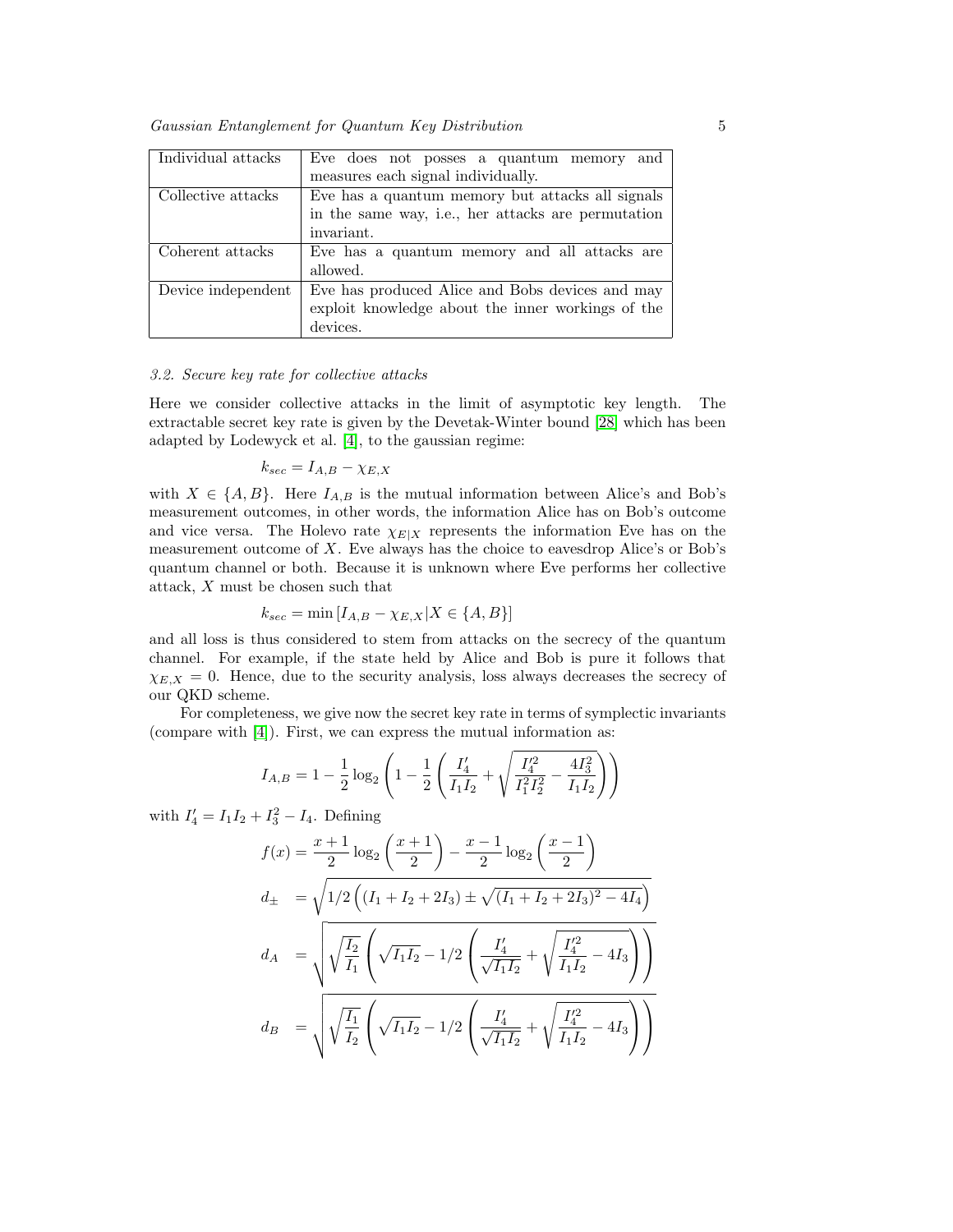we can express the Holevo rate as

$$
\chi_{E,X} = f(d_+) + f(d_-) - f(d_X) ,
$$

with  $X \in \{A, B\}$ . It should be noted, that asymmetries between Alice's and Bob's part of the state are only reflected in the  $d_{A,B}$  quantity. This form lets us efficiently determine the secret key rate for any covariance matrix. Note again, that our security analysis mathematically only holds in the limit of asymptotic key length, thus finite size effects are not considered.

# 3.3. Effects of a finite number of measurements on the reconstruction of the covariance matrix

In our experiment we reconstruct the covariance matrix by homodyne measurements with finitely many samples. Hence, the reconstruction of the state is not perfect as infinite measurements would be needed. To account for this effect, we determine the state with the lowest extractable key that is compatible with the observed data. We find the physical state  $\Gamma'$  in a region around the measured state defined through gaussian abberation that minimizes the key rate in order to regain the security of our QKD. This approach comprises the standard gaussian error propagation of the key rate too. We optimize over the individual entries of the covariance matrix

<span id="page-5-1"></span>
$$
k_{sec}(\Gamma') = \min\left[k_{sec}\left(\widetilde{\Gamma}\right)|\forall i,j : \widetilde{\Gamma}_{i,j} \in \left[\Gamma_{i,j} - \frac{1}{\sqrt{N}}\Gamma_{i,j}, \Gamma_{i,j} + \frac{1}{\sqrt{N}}\Gamma_{i,j}\right]\right],\tag{2}
$$

where  $N$  is the number of measurements used for the reconstruction of the entry. This Ansatz is motivated by the fact that the abberation of the secure key rate itself, as numerically computed from the experimental data, scales with  $1/Sqrt[N]$ . We found that for practical inputs the minimizing matrix was of the form

$$
\Gamma' = \Gamma + \frac{1}{\sqrt{N}} \left( \begin{array}{cccc} \lambda_a & 0 & -c_x & 0 \\ 0 & \lambda_a & 0 & c_p \\ -c_x & 0 & \lambda_b & 0 \\ 0 & c_p & 0 & \lambda_b \end{array} \right) ,
$$

although it should be noted that this is not necessarily unique. This gaussian abberation automatically considers the uncertainty of the reconstructed covariance matrix with respect to finite statistical effects.

## <span id="page-5-0"></span>4. Experiment

A schematic of the experiment is shown in Fig. [1.](#page-6-0) The EPR entanglement source was driven by a commercial 1W 1550 nm fiber laser. Most of its power was frequency doubled in a quasi phase-matched periodically poled potassium titanyl phosphate (PPKTP) crystal [\[29\]](#page-13-14) and served as a pump for the squeezed-light source. The squeezed-light source consisted of a  $1 \times 2 \times 9.3$  mm<sup>3</sup> PPKTP crystal. One of its end-surfaces was curved with a radius of curvature of 12 mm and coated with a high-reflective coating for both the pump and the fundamental beam at  $775 \text{ nm}$  and 1550 nm, respectively. The other end-surface was flat and anti-reflective coated for both wavelengths. Together with a coupling mirror with a radius of curvature of 25 mm a hemilithic cavity was formed. The coupling mirror had a reflectivity of 90 % for 1550 nm and a reflectivity of 20 % for 775 nm. With an 23 mm air gap between the crystal and the coupling mirror the cavity had a finesse of 60 at 1550 nm, a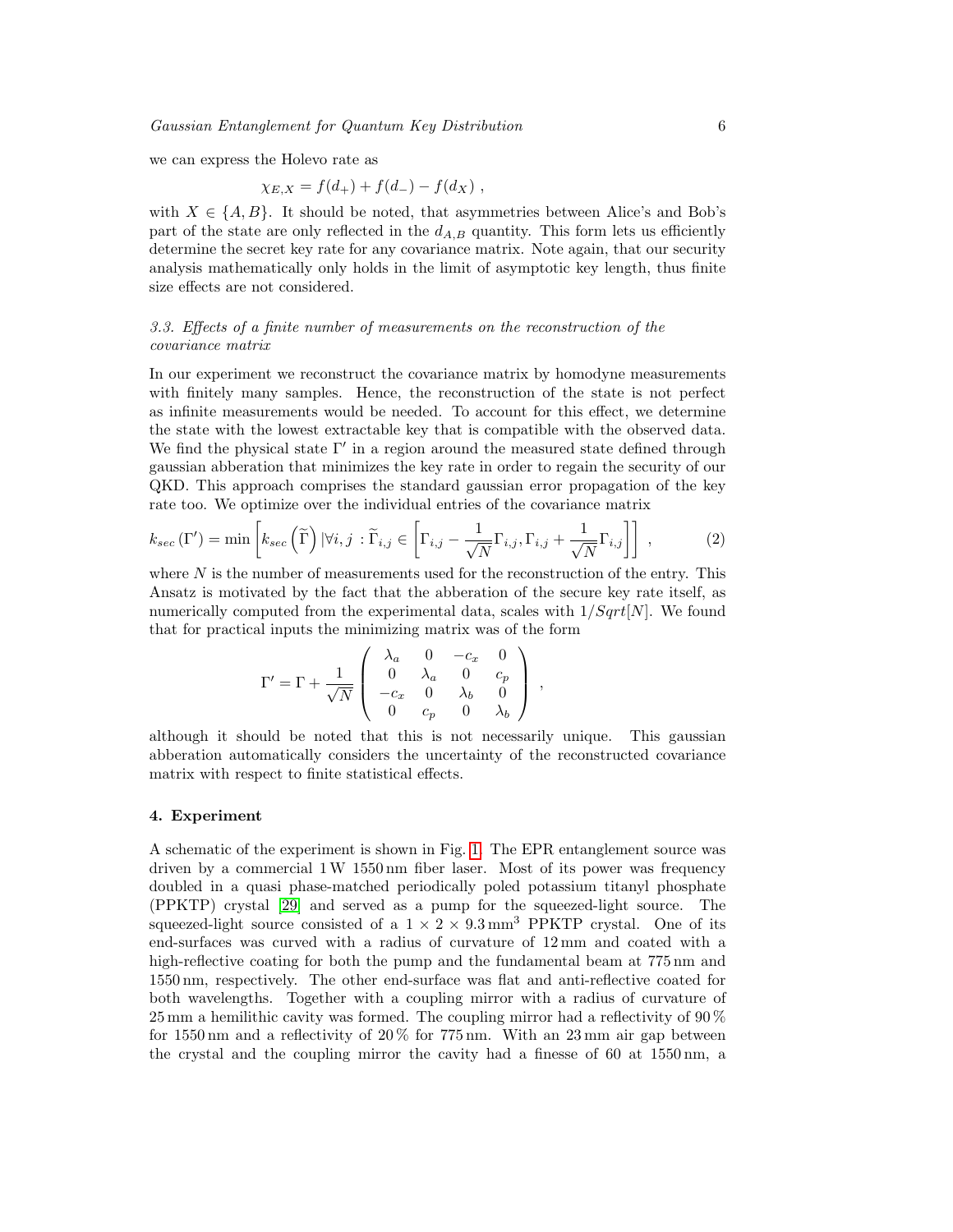

<span id="page-6-0"></span>Figure 1. Schematic of the experiment: The beam of a 1550 nm fiber laser (red) was frequency doubled (yellow) and used as a pump for the squeezed-light source. The squeezed beam was overlapped with a vacuum mode at a 50 : 50 beam splitter to produce a pair of EPR entangled beams. The field quadratures of both beams were measured by balanced homodyne detection to characterize the EPR source and to provide data points that can be used to extract a secret quantum key from simultaneous measurements of the amplitude or phase quadrature. AOM: acousto-optical modulator, PD: photo diode.

free spectral range of 3.8 GHz and a full width half maximum linewidth of 63 MHz. The temperature of the PPKTP crystal was tuned to about  $50^{\circ}$ C to achieve quasi phase-matching. A sub-milliwatt control beam which was coupled into the cavity through the high-reflective mirror, was used to lock either the length of the cavity and the phase of the pump. The output of the squeezed-light source was split from the pump by means of a dichroic beam splitter and overlapped with a vacuum mode at a balanced beam splitter to produce a pair of EPR entangled beams. The field quadratures of these beams were measured by homodyne detection. Therefore each beam was overlapped with a strong local oscillator of about 10 mW at a balanced beam splitter with a visibility of about 99.5 % and detected by a pair of custom-made PIN photo diodes with high quantum efficiency  $(> 99\%)$ . By changing the relative phase between the local oscillator and the quantum field the measured field quadrature could be chosen. In order to lock both homodyne detectors to a certain quadrature a single sideband technique was used. Therefore an 80 MHz frequency shifted beam, produced by an acousto-optical modulator, was coupled into the squeezing path from behind the dichroic beam splitter and phase locked to it. The single sideband was detected by the homodyne detectors and demodulated at 80 MHz. By choosing the phase of the electronic oscillator used for the demodulation appropriately the homodyne detector could be set to measure a certain field quadrature.

The outputs of both homodyne detectors were recorded simultaneously by means of a data acquisition system. Therefore they were demodulated with a double-balanced mixer at 8.3 MHz and lowpass filtered with an anti-aliasing filter having a passband of 40 kHz. The data was sampled with 14 bit resolution at a sampling rate of 500 kHz.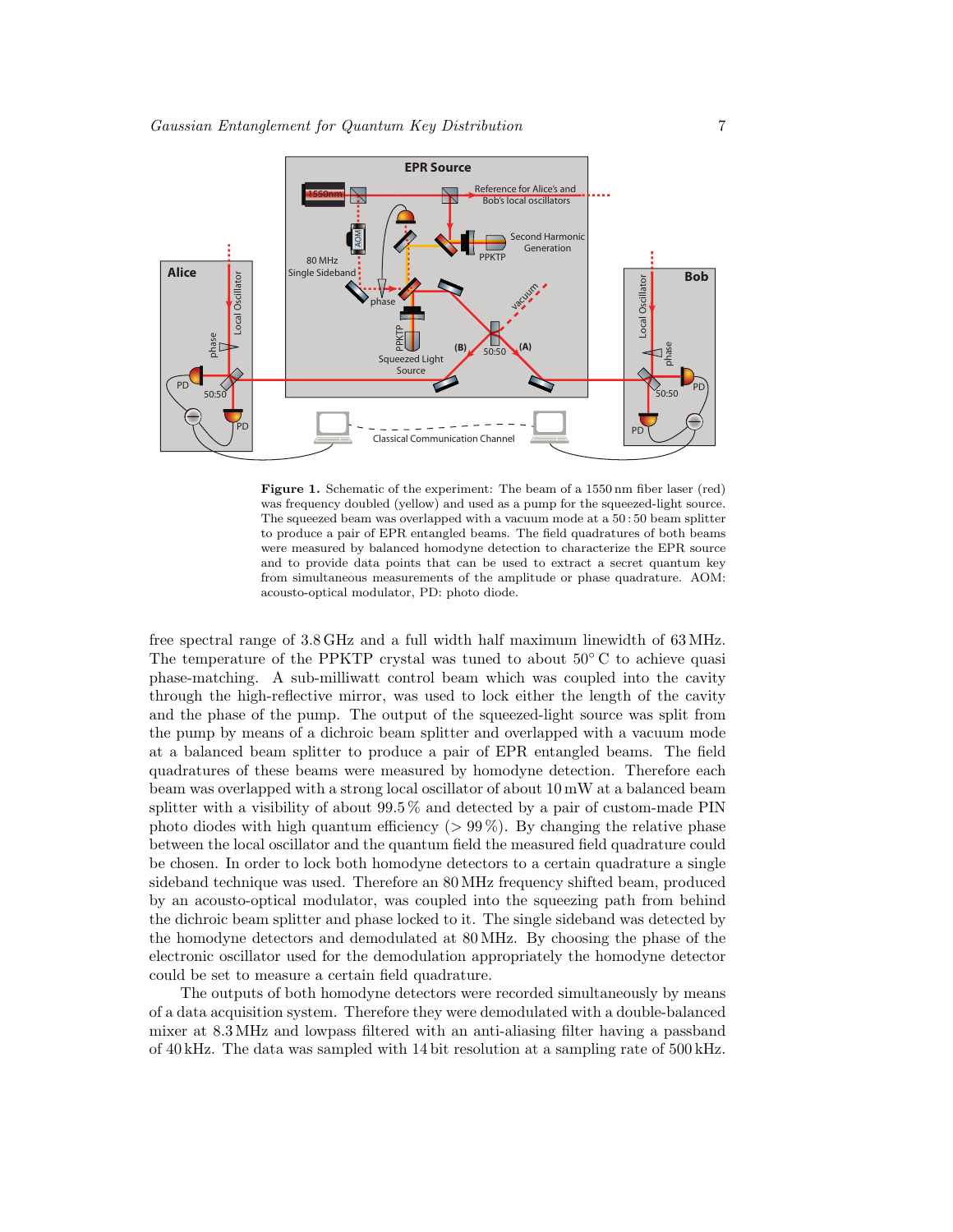

# <span id="page-7-0"></span>5. Experimental results

<span id="page-7-1"></span>Figure 2. Characterization of the EPR source: The conditional variance product (EPR) is plotted versus the detected squeezing, measured before the balanced entanglement beam splitter. All measurements are done at a sideband frequency of 8.3 MHz. The blue line describes a theoretical model. The model fitted best with a total optical loss of 6.8 % and no phase noise.

Figure [2](#page-7-1) shows a characterization of our EPR source. The conditional variance product from Eq. [\(1\)](#page-3-1) is plotted versus the single mode input squeezing used to produce the entanglement. The conditional variance product was measured by both homodyne detectors taking either amplitude or phase quadrature data simultaneously. The variance of the squeezed state was determined by one of the homodyne detectors and a removed 50 : 50 beam splitter in the optical path. For this measurement the same optical pump power for the nonlinear process was used as for the entanglement measurement. For an input squeezing of  $11.1 \pm 0.1$  dB (with corresponding antisqueezing of  $16.6 \pm 0.1$  dB) the Einstein-Podolsky-Rosen covariance product was as low as  $0.31 \pm 0.01$ . This is to the best of our knowledge the strongest Einstein-Podolsky-Rosen entanglement published so far. As all other schemes either use two squeezed beams to produce the entanglement or type II parametric down-conversion which is equivalent to the previous one, this result is quite remarkable. The blue solid line in the figure shows a theoretical model using

$$
\text{Var}_{A|B}(X_A, X_B) \cdot \text{Var}_{A|B}(P_A, P_B) = \frac{1 + (\nu - \nu^2)\sinh^2 r}{1 + \frac{1}{4}(1 - \nu^2)\sinh^2 r},
$$

where  $\nu$  denotes the overall optical loss and

$$
r = -\frac{1}{2} \ln \left( \frac{10^{\text{Var}_{sqz}/10} - \epsilon}{1 - \epsilon} \right)
$$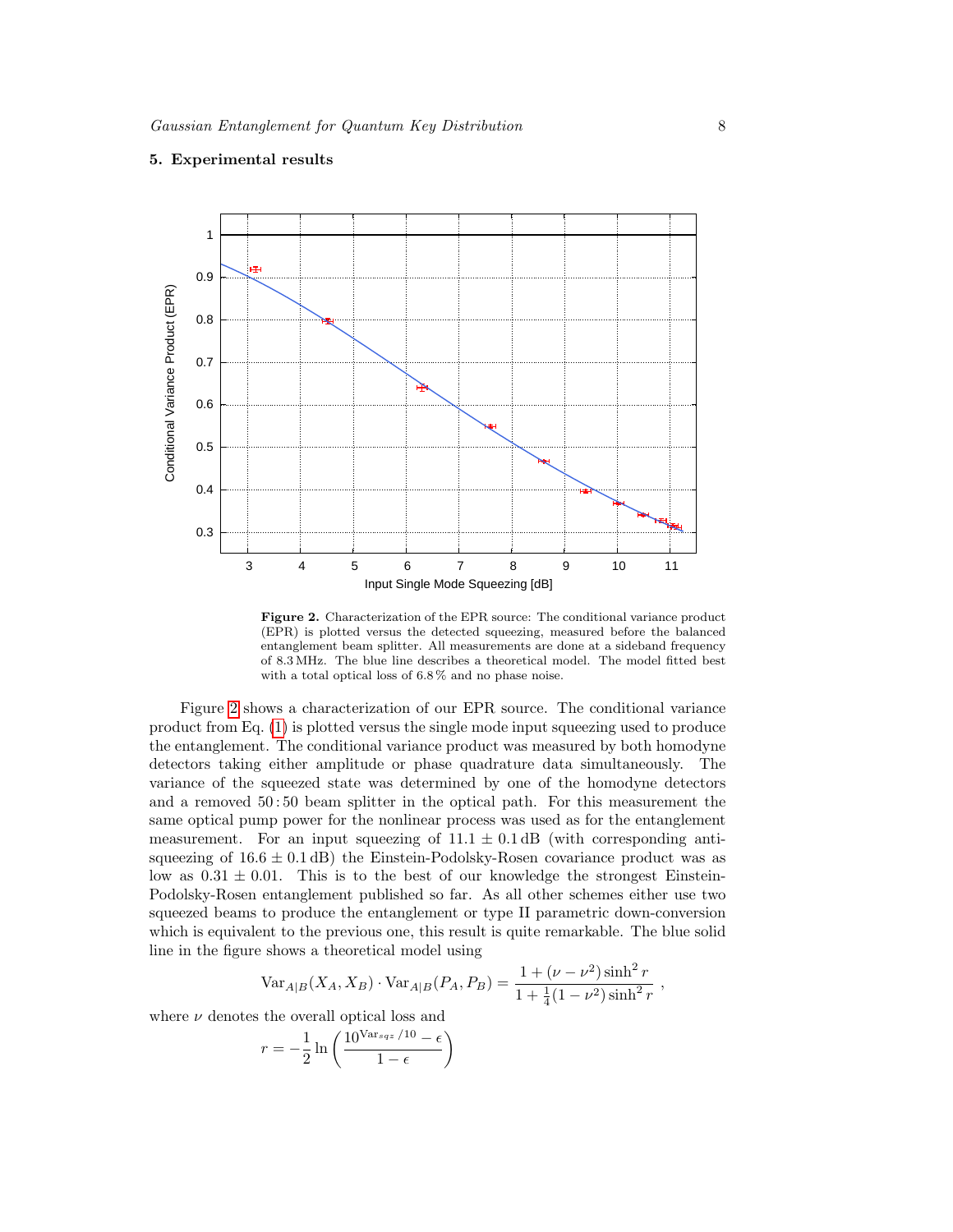with  $\text{Var}_{sqz}$  being the variance of the squeezed input state in decibel. The parameter  $\epsilon$  is the optical loss we obtained from the measurement of the input squeezing i.e. without 50:50 beam splitter. We determined  $\epsilon$  to 5.9%. The optical loss  $\nu$  for the entanglement measurement was expected to be larger since further components were involved in the setup. We assumed it to be symmetric since both detectors are separated from the entanglement source by comparable optical paths. The model fits best with no phase noise and an overall optical loss of  $\nu = 6.8\%$ , which is indeed slightly higher than the total optical loss of the input squeezing measurement.



<span id="page-8-0"></span>Figure 3. Data points from simultaneous measurements of the amplitude (left) and phase quadrature (right): In both quadratures the measurements are significantly correlated and anticorrelated, respectively.

Figure [3](#page-8-0) shows the correlations between Alice and Bob at an input squeezing of 11.1 dB. The figure on the left hand side shows data points from simultaneous measurements of the amplitude quadrature at both detectors. Each point refers to the outcome of Alice's measurement on the abscissa and Bob's corresponding measurement outcome on the ordinate, where both values are normalized to the standard deviation of the vacuum (black circle in the figure). On the right hand side the same for the phase quadrature is shown. The amplitude quadrature measurements are significantly correlated, whereas the phase quadrature measurements are anti-correlated due to the phase flip at the entanglement beam splitter. Furthermore, the measurement values for the phase quadrature have a considerably higher variance at each detector since this quadrature is anti-squeezed.

Assuming collective attacks, the achievable secure key rate dependent on the input squeezing is shown in Fig. [4.](#page-9-0) According to our model, with an optical loss of 6.8 % and no phase noise, we observed a positive key rate for more than 5 dB input squeezing reaching about 0.38 bits/measurement for 10.5 dB. The secure key rate was calculated with Eq. [\(2\)](#page-5-1) from the reconstructed covariance matrices. Hence, no error bars are given as the shown secure key rate refers to its lower bound.

To reconstruct the covariance matrix of our bi-partite state the partial tomographic protocol described in [\[19\]](#page-13-1) was used, where for the first time the complete covariance matrix of a gaussian state was measured. For example the covariance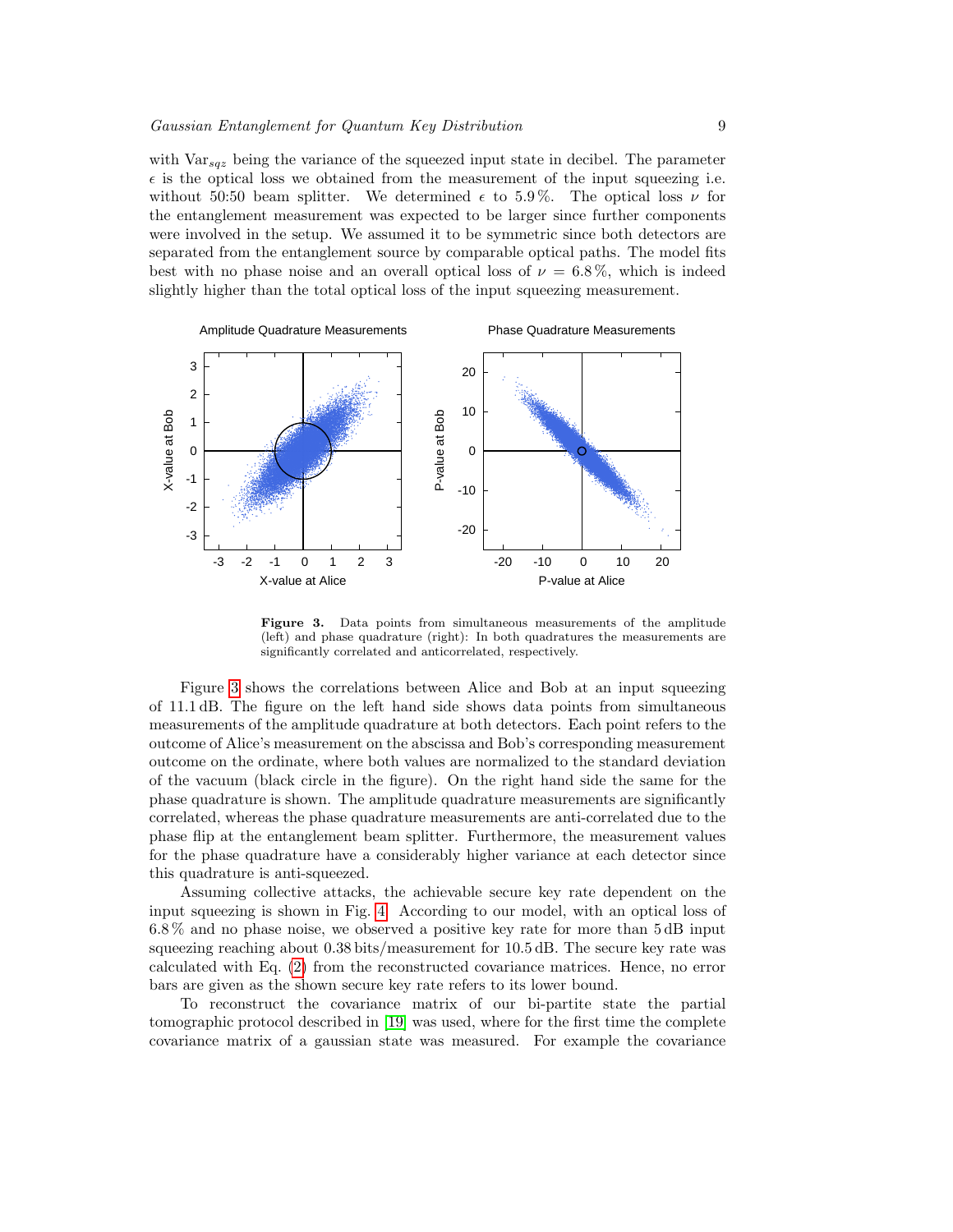

<span id="page-9-0"></span>Figure 4. Achieved key rate, secure against collective attacks, as a function of detected squeezing, which was measured before the 50 : 50 entanglement beam splitter. The blue line is a simulated model, which fitted best with an optical loss of 6.8 %, no phase noise and an electronic dark noise level 18.3 dB below the vacuum noise.

matrix for the generated state with an input squeezing of 11.1 dB is given as follows,

$$
\Gamma = \begin{pmatrix}\n0.55 & -0.09 & 0.45 & -0.14 \\
-0.09 & 24.7 & -0.07 & -23.2 \\
\hline\n0.45 & -0.07 & 0.55 & 0.01 \\
-0.14 & -23.2 & 0.01 & 23.7\n\end{pmatrix}.
$$

One can directly see certain properties of the state from the entries in the matrix. The values on the principal diagonal are the variances for the amplitude and phase quadrature measurements at Alice's and Bob's detector. The diagonal entries of the two blocks in the upper right and lower left give the strengths of the correlations in the amplitude quadrature and the anticorrelations in the phase quadrature, respectively, between both detectors. In a perfect orthogonal measurement the remaining entries should turn out to be zero since they give the covariance between amplitude and phase quadratures. The small deviation from zero show that the measurements were not perfectly orthogonal. The influence of this effect on the secure key rate is discussed in Section [6.](#page-10-0)

The solid line in Fig. [4](#page-9-0) describes the theoretical behavior of the secure key rate. The theoretical model was calculated by simulating all biasing experimental effects on the key rate. A description of these effects and their influences as well as the fit parameters are given in Section [6.](#page-10-0) The deviation of the experimental data from the theoretical model at high input squeezing stems probably from the locks of the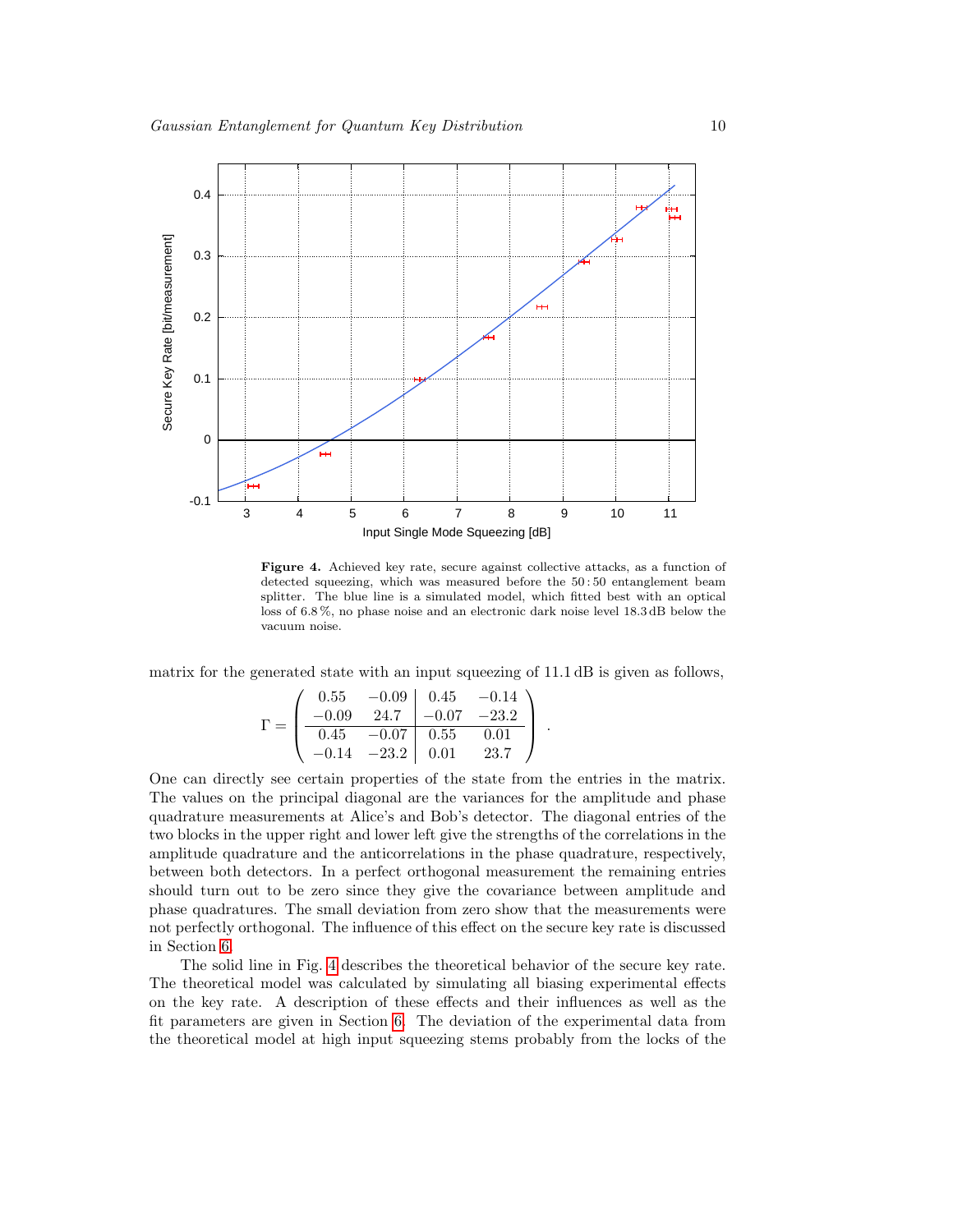squeezed-light source and the homodyne detectors which might be unsufficient as disturbances on small time scales have large impact for such high squeezing levels.

# <span id="page-10-0"></span>6. Determination of system parameters

In order to give a precise description of our source, we have modeled different types of noise that could influence the state, respectively, the data acquisition. We used numerical simulations to determine which type of noise is present in the experiment and discuss influences on the secure key rate. It should be emphasized here, that we are performing our investigations under the assumption of collective attacks and in the limit of infinite repetition.

## 6.1. Sources

The generation of squeezed light has been modeled in [\[30\]](#page-13-15) as

$$
Var_{\text{sqz,asqz}} = 1 \pm \eta \frac{4\sqrt{P/P_{\text{th}}}}{(1 \mp \sqrt{P/P_{\text{th}}})^2 + 4K^2} ,
$$

where  $\eta$  is the overall efficiency, P the pump power for the nonlinear process,  $P_{\text{th}}$ the threshold power and  $K$  a constant depending on the implementation. The corresponding parameters were determined directly at the source, i.e. without 50 : 50 beam splitter, to  $\eta = 0.941$ ,  $P_{\text{th}} = 268 \text{ mW}$  and  $K = 0.136$ . One should note, that the generated state is mixed for all pump powers.

## 6.2. Optical loss

Optical loss stems from absorption, scattering, the non-ideal quantum efficiency of the balanced homodyne detector and from non-perfect mode-matching reducing the visibility. It can be modeled as a convex combination of the original state  $\rho$  with the vacuum state  $\rho_{vac}$  as  $\rho' = (1 - \nu)\rho + \nu \rho_{vac}$ , which translates to the covariance matrix as

$$
\Gamma' = (1 - \nu) \Gamma + \nu \mathbb{1} ,
$$

where  $\nu \in [0, 1]$  is the optical loss parameter.

#### 6.3. Phase noise

We subsume all imperfections of the measurement basis choice under the topic phase noise. While the ideal measurement would always measure only the phase or amplitude quadrature, phase noise imprinted on the local oscillator would introduce deviations from the perfect choice of the quadrature. We describe phase noise as random rotation in phase space, given by a distribution F. The state  $\rho$  transforms as

$$
\rho^{\text{phase noise}} = \int F(\Delta\sigma, \Delta\alpha_t) U(\Delta\alpha_t)^{\dagger} \rho U(\Delta\alpha_t) d\alpha_t.
$$

Thereby  $U(\alpha_t)$  describes the rotation while  $F(\Delta \sigma, \Delta \alpha_t)$  is chosen as gaussian distribution with mean  $\alpha$  and variance  $\sigma$ .

Phase noise is not a gaussian process, i.e. the resulting state will not be fully described by its second moments [\[31,](#page-13-16) [32\]](#page-13-17). On the other hand, the effect of phase noise would significantly reduce the gaussian character of the state.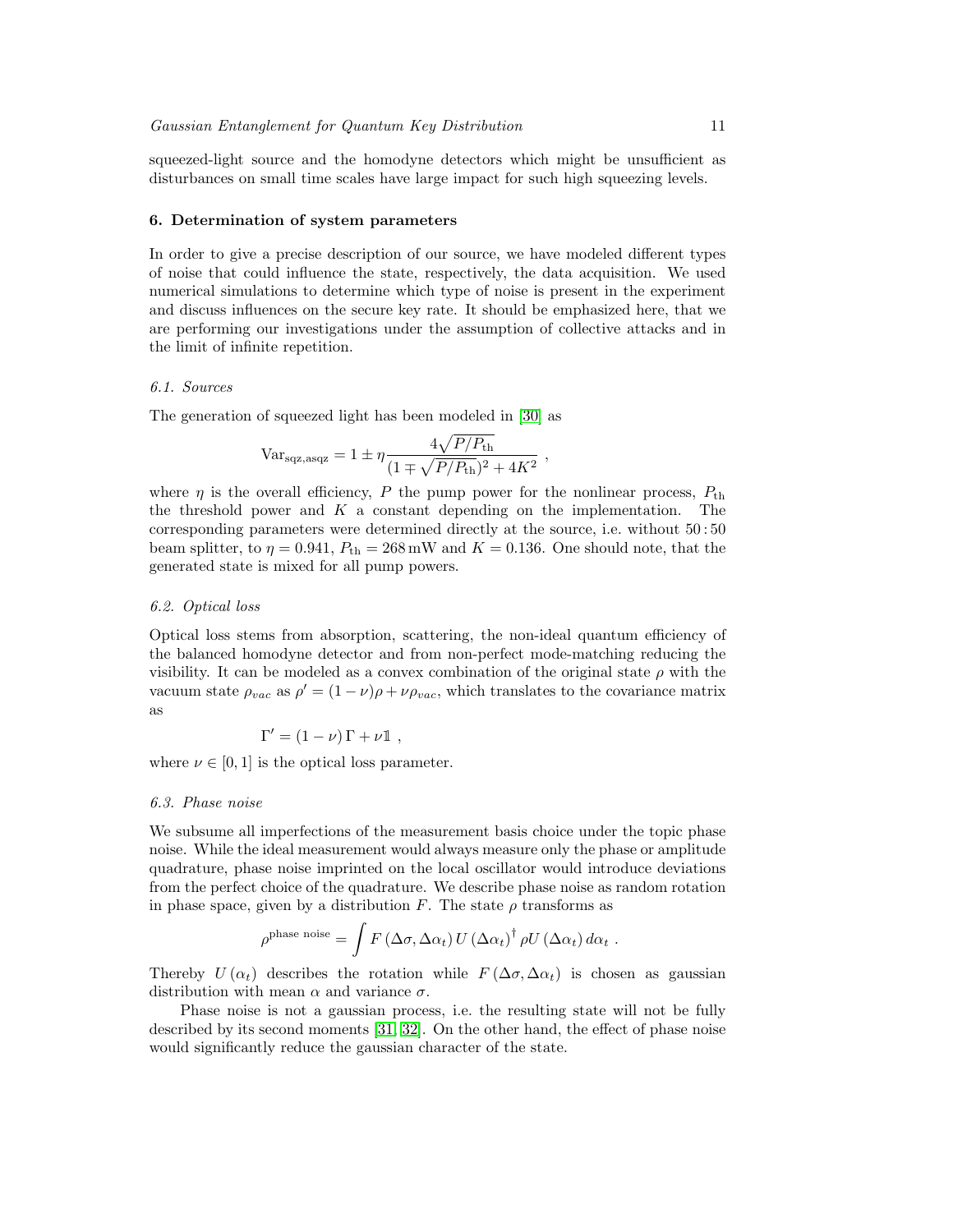

<span id="page-11-0"></span>Figure 5. Simulation of the secure key rate vs. the input single mode squeezing: The blue curve shows the secure key rate expected from a pure state. For the red one an optical loss of 6.8 %, as present in our experiment, was taken into account. Therefore an optical loss of 5.9 % was assumed for the squeezing, i.e. before the beam splitter, yielding the input single mode squeezing on the abscissa. For the green curve 1.5 % detection noise was added in addition to the optical loss. This curve corresponds to the one in Fig. [4.](#page-9-0) In the presence of additional 0.05 rad phase noise the secure key rate would drop to the grey dashed curve.

# 6.4. Detection noise

In our setup, detection noise is mainly given by electronic dark noise of the balanced homodyne detector. Other sources of detection noise could be residual technical noise of the local oscillator beam in combination with a non-perfect common mode rejection. Shot noise and technical noise of the control beams accompanying the entangled fields could also result in increased noise in the balanced homodyne detector.

# 6.5. Discussion

We have found that the behavior of the state in terms of its covariance matrix can be described quite well with the types of noise discussed above. For the theoretical model in Fig. [4](#page-9-0) we found a total optical loss of  $\nu = 6.8\%$  and zero phase noise. Our simulation revealed a detection noise of 1.5 % in respect to the balanced homodyne detectors' vacuum noise. This is in excellent agreement with their independently measured dark noise variance of 18.3 dB below the vacuum noise. Hence, our control beams did not contribute to the detection noise. It should be noted, that every source of noise has a characteristic impact on the key rate, which can be seen in Fig. [5.](#page-11-0)

One effect, not part of the current investigation, are correlations between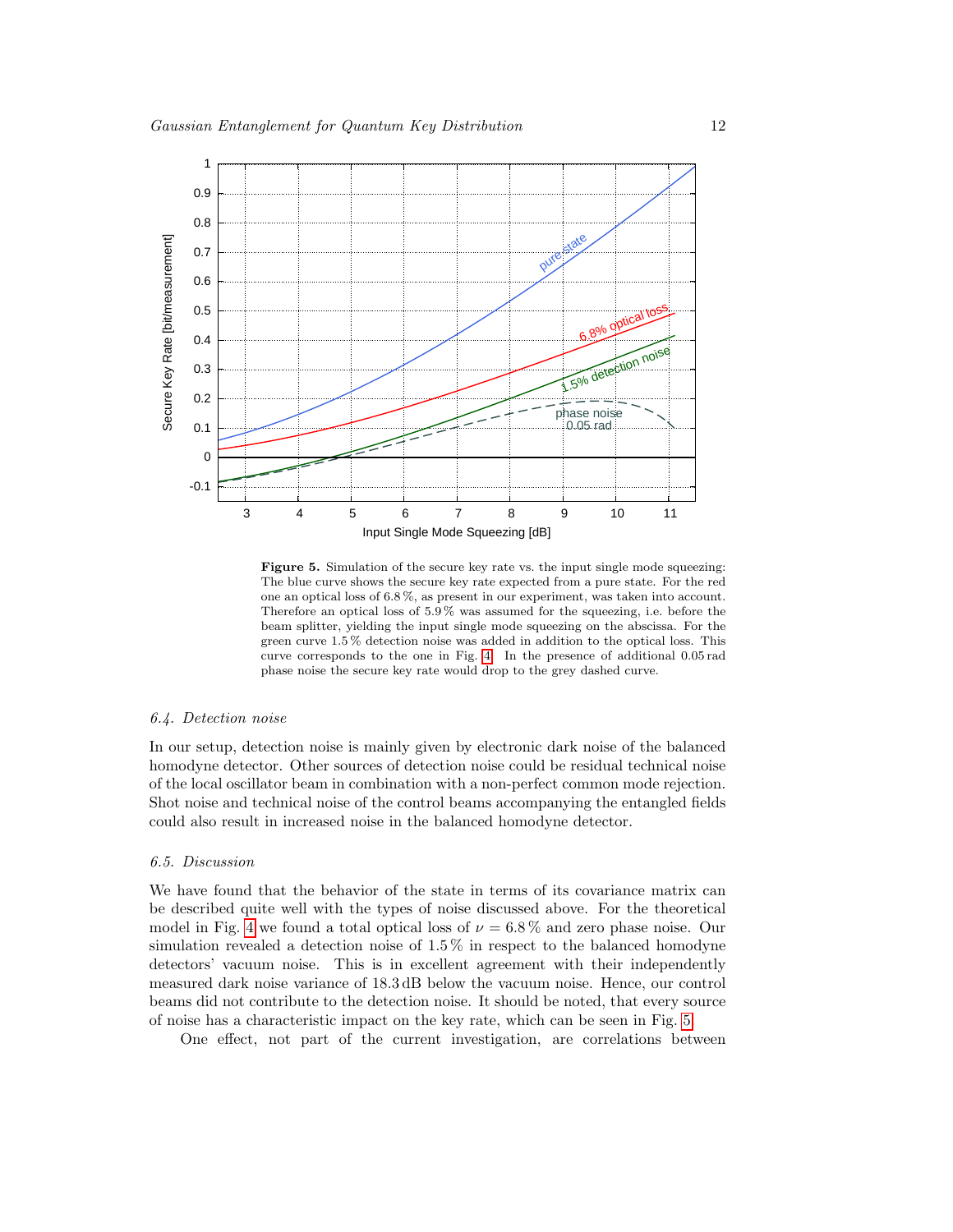successive measurements. These correlations have been observed in the experiment and would reduce the key rate. A possible source for these correlations has been identified in the anti-aliasing lowpass filter which is used for the data acquisition [\[33\]](#page-13-18). A future enhancement of the experiment is expected to show much less correlations.

# <span id="page-12-6"></span>7. Conclusion

We have presented a gaussian entanglement source involving a squeezed mode and a vacuum mode which revealed a positive secure key rate when taking collective attacks into account. We have shown that a single squeezed input mode is a resource sufficient for entanglement based quantum key distribution. The modelling of our EPR entanglement is in very good agreement with our experimental data.

In the present experiment the entanglement has been distributed on an optical table. Coupling one part of the bi-partite state into an standard optical telecommunication fiber and building Bob's detector remotely would allow for quantum key distribution in local area networks. Our simulation revealed that even with an additional optical loss of up to about  $20\%$  in one arm the secure key rate would still be positive, assuming no phase noise is induced by the fiber. A previous experiment showed that a high coupling efficiency to optical fibers can be achieved [\[34\]](#page-13-19). Hence, secure keys can be distributed between two parties who are about 1 to 2 km apart. Although the restriction to a single squeezed input mode, as presented here, is of fundamental interest, a full scheme with two squeezed fields overlapped at a balanced beam splitter will achieve higher key rates. Assuming again no phase noise we expect the secure key rate for a 1 km fiber to be around 1 bit/measurement. Since a squeezing bandwidth of more than 100 MHz was already demonstrated [\[35\]](#page-13-20) such a kilometer-scale quantum key distribution could achieve significant overall key rates.

# Acknowledgments

This research was supported by the EU FP 7 project Q-ESSENCE (Grant agreement number 248095). TE and VH thank the IMPRS on Gravitational Wave Astronomy for support. VH acknowledges support from HALOSTAR. TF acknowledges support from DFG under grant WE-1240/12-1 and from BMBF project QUOREP. RFW acknowledges support by the EU FP 7 project COQUIT (Grant agreement number 233747).

#### References

- <span id="page-12-0"></span>[1] Bennett C H and Brassard G 1984, Proc. of the IEEE International Conference on Computers, Systems, and Signal Processing (Bangalore: India) p 175–9
- <span id="page-12-1"></span>[2] Gisin N, Ribordy G, Tittel W, and Zbinden H 2002 Rev. Mod. Phys. 74 145–95
- <span id="page-12-2"></span>[3] Grosshans F and Grangier P 2002 Phys. Rev. Lett. 85 057902
- <span id="page-12-7"></span>[4] Lodewyck J, Bloch M, García-Patrón R, Fossier S, Karpov E, Diamanti E, Debuisschert T, Cerf N J, Tualle-Brouri R, McLaughlin S W, and Grangier P 2007 Phys. Rev. A 76 042305
- [5] Fossier S, Diamanti E, Debuisschert T, Villing A, Tualle-Brouri R and Grangier P 2009 New. J. Phys. 11 045023
- [6] Lance A M, T Symul T, Sharma V, Weedbrook C, Ralph T C, and Lam P K 2005 Phys. Rev. Lett. 95 180503
- <span id="page-12-3"></span>Leverrier A and Grangier P 2009 Phys. Rev. Lett. 102 180504
- <span id="page-12-4"></span>[8] Rodo C, Romero-Isart O, Eckert K, Sanpera A 2007 Open Syst. Inf. Dyn. 14 69–80
- <span id="page-12-5"></span>[9] Ou Z Y, Pereira S F, Kimble H J, Peng K C 1992 Phys. Rev. Lett. 68 3663–6